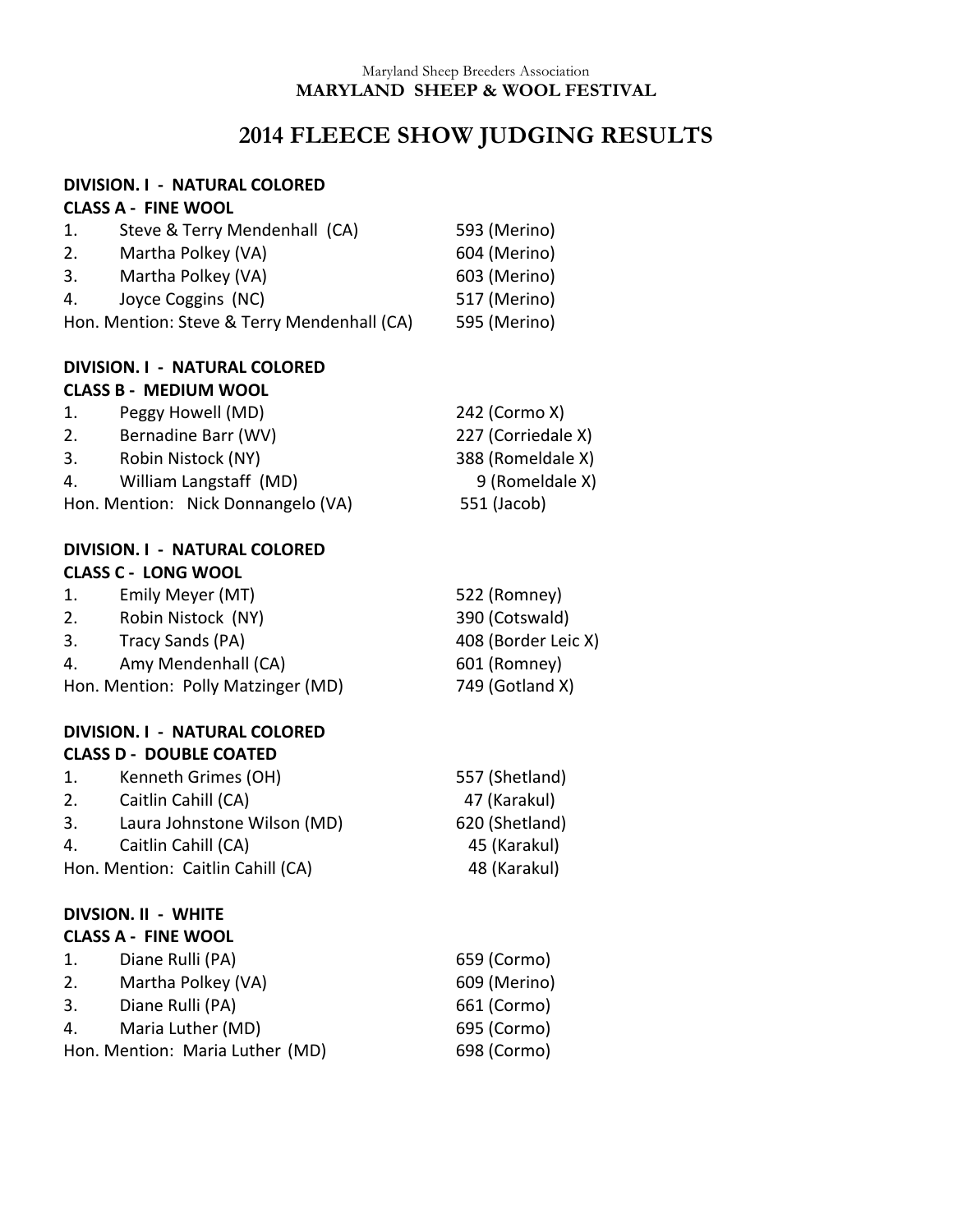## **DIVISION II - WHITE CLASS B - MEDIUM WOOL** 1. Steve & Terry Mendenhall (CA) 599 (Merino) 2. Geof Ruppert (PA) 108 (Corriedale) 3. Peggy Howell (MD) 238 (Corriedale) 4. Bernadine Barr (WV) 230 (Corriedale X) Hon. Mention: Rebecca Payne (MD) 728 (Corriedale) **DIVISION II - WHITE CLASS C - LONG WOOL** 1. Geof Ruppert (PA) 107 (Corriedale) 2. Emily Meyer (MT) 523 (Romney) 3. Cynthia Langstaff (MD) 18 (Romney) 4. Harry Barr (WV) 234 (Romney X) Hon. Mention: Joany Jackman (MD) 746 (Wensleydale X) **DIVISION II - WHITE CLASS D - DOUBLE COATED** 1. Caitlin Cahill (CA) 50 (Karakul) 2. Caitlin Cahill (CA) 49 (Karakul) 3. Caitlin Cahill (CA) 51 (Karakul) 4. Laura Johnston Wilson (MD) 617 (Shetland) Hon. Mention: Laura Johnston Wilson (MD) 616 (Shetland) **DIVISION III - BREED SPECIFIC BREED: BLUE-FACED LEICESTER** 1. Margie Smith (PA) 92 2. Richard Markham (MD) 88 **BREED: BORDER LEICESTER** 1. Greg Deakin (IL 607 2. John Bostek (PA) 171 **BREED: COOPWORTH** 1. Rose Woodsmall (MD) 372 2. Katrina Updike (PA) 526 **BREED: CORMO** 1. Geof Ruppert (PA) 106 2. Richard Peterman (PA) 345 **BREED: CORRIEDALE** 1. Geof Ruppert (PA) 110 2. Geof Ruppert (PA) 109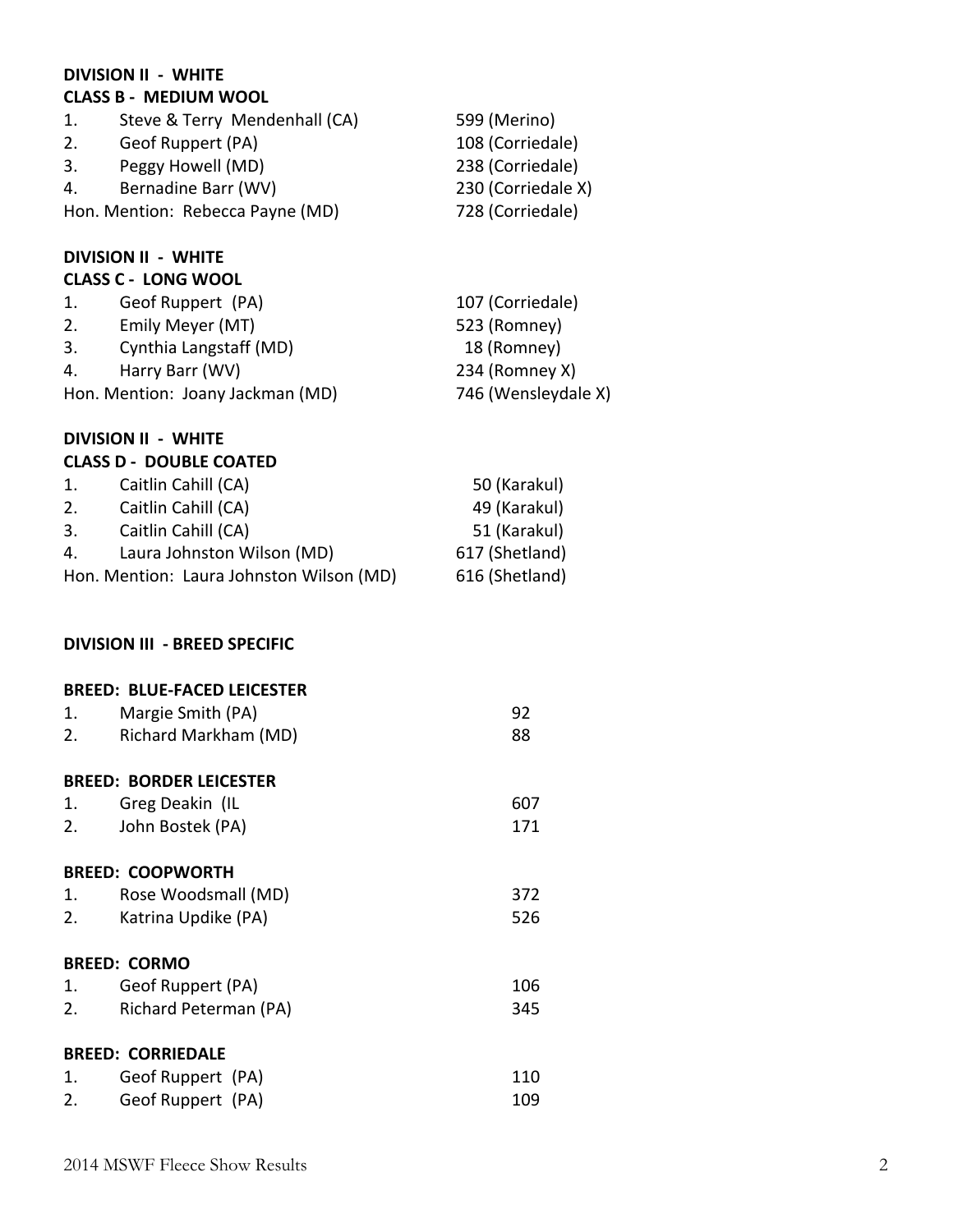|    | <b>BREED: COTSWOLD</b>                         |                    |     |
|----|------------------------------------------------|--------------------|-----|
| 1. | Crossman (NY)                                  |                    | 507 |
| 2. | Crossman (NY)                                  |                    | 511 |
|    | <b>BREED: GOTLAND</b>                          |                    |     |
| 1. | Martin & Joy Dally (OR)                        |                    | 149 |
| 2. | Martin & Joy Dally (OR)                        |                    | 148 |
|    | <b>BREED: JACOB</b>                            |                    |     |
| 1. | Diane Rulli (PA)                               |                    | 660 |
| 2. | Bridget Brown (VA)                             |                    | 671 |
|    | <b>BREED: KARAKUL</b>                          |                    |     |
| 1. | Laura Reynolds (CA)                            |                    | 53  |
| 2. | Laura Reynolds (CA)                            |                    | 54  |
|    | <b>BREED: LEICESTER LONGWOOL</b>               |                    |     |
| 1. | Anne Camper (MT)                               |                    | 89  |
| 2. | Joan Henry (WV)                                |                    | 703 |
|    | <b>BREED: LINCOLN</b>                          |                    |     |
| 1. | Gerald Coggins (NC)                            |                    | 520 |
| 2. | Jan Wright (MD)                                |                    | 416 |
|    | <b>BREED: MERINO</b>                           |                    |     |
| 1. | Steve & Terry Mendenhall (CA)                  |                    | 598 |
| 2. | Steve & Terry Mendenhall (CA)                  |                    | 97  |
|    | <b>BREED: MONTADALE</b>                        |                    |     |
| 1. | Hughy F. Salfner (MD)                          |                    | 587 |
| 2. | Hughy F. Salfner (MD)                          |                    | 586 |
|    | <b>BREED: ROMELDALE CVM</b>                    |                    |     |
| 1. | Marie Minnich (PA)                             |                    | 623 |
| 2. | Susan Procter                                  |                    | 344 |
|    | <b>BREED: ROMNEY</b>                           |                    |     |
| 1. | Tracy Sands (PA)                               |                    | 406 |
| 2. | Emily Meyer (MT)                               |                    | 525 |
|    | <b>BREED: SHETLAND</b>                         |                    |     |
| 1. | Laura Johnstone Wilson (MD)<br>619             |                    |     |
| 2. | Janet Ottenwaelder (MD)                        |                    | 774 |
|    | <b>NOTE: NO DIVISION III AWARDS GIVEN FOR:</b> |                    |     |
|    | COLUMBIA                                       | <b>TARGHEE</b>     |     |
|    | ICELANDIC                                      | <b>RAMBOUILLET</b> |     |